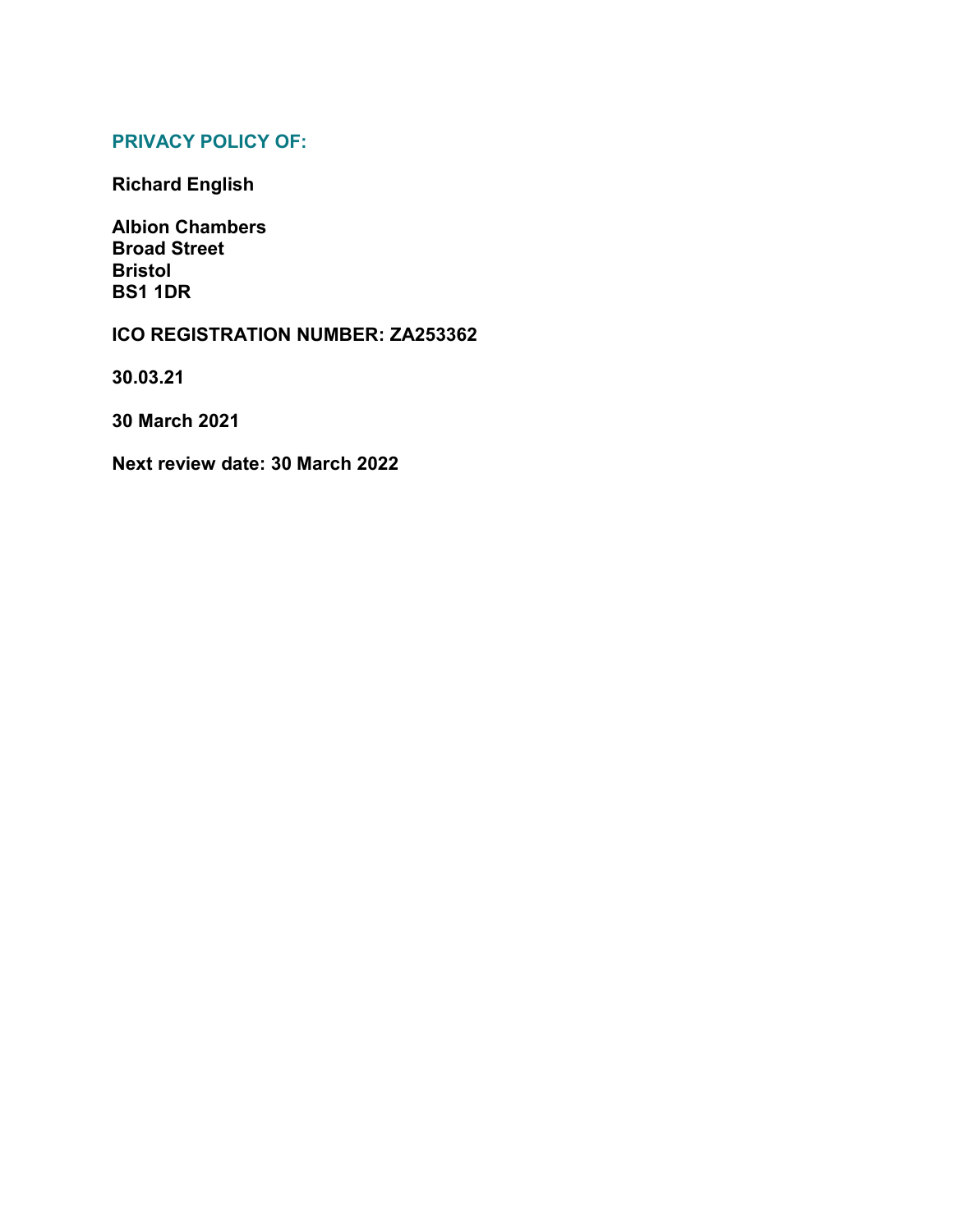## **Privacy Policy**

*In order to provide legal advice and representation, I need to collect and hold personal information. This may be your personal data or information relating to other parties involved in the matter. I will take all possible steps to protect personal information. I will ensure that I do not do anything that may infringe your rights or undermine your trust. This privacy notice describes the information I collect about you, how it is used and shared, and your rights regarding it.*

#### *Data controller*

*I, Richard English, am a member of Albion Chambers. I am registered with the Information Commissioner's Office (ICO) as a Data Controller for the personal data that I hold and process as a barrister. My registered address is Broad Street, Bristol BS1 1DR and my ICO registration number is ZA253362. If you need to contact me about your data or this privacy notice, you can reach me at richard.english@albionchambers.co.uk.*

#### *Data collection*

*All or of the information that I hold about you is provided to, or gathered by, me in the course of your case and/or proceedings. Your solicitor and/or I will tell you why we need the information and how we will use it. In addition to the information you may provide to me or your solicitor, I also obtain information from other sources as follows:*

- *Information that is available publicly in registers, searches or in the media*
- *Other legal professionals including solicitors and barristers and their associates, trainees and staff*
- *Chambers staff*
- *Expert witnesses*
- *Prosecution bodies*
- *Regulatory, public or administrative bodies*
- *Court staff & officials*
- *Clients*
- *R*eferences

## **What data do I process about you?**

Depending on the type of work, I collect and process both personal data and special categories of personal data as defined in the UK GDPR. This may include:

- Name
- **Email address**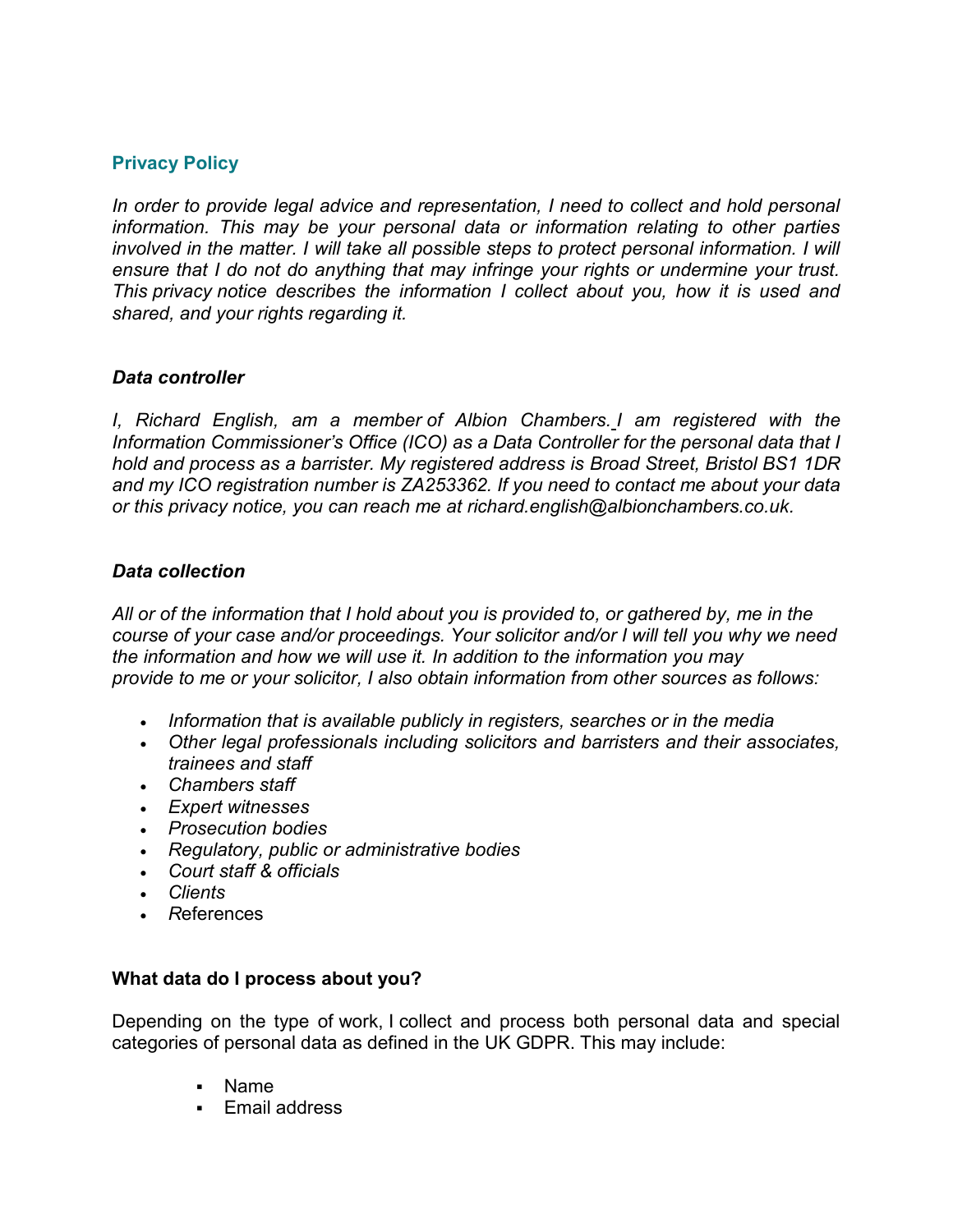- Phone number
- Address
- **Payment or bank details**
- Date of birth
- Next of kin details
- Details pertaining to education and employment
- Information on your background & current circumstances
- Financial information.

Where relevant, I may also need to process special category personal data that reveals your:

- Racial or ethnic origin
- Political opinions
- Religious and philosophical beliefs
- Trade union membership
- Genetic data
- Biometric data for the purpose of uniquely identifying a natural person
- Data concerning health
- Sex life and sexual orientation.

On occasion, I may also process personal data relating to criminal convictions and offences.

# **My lawful basis for processing your information**

In order that I can provide legal services and representation for you, I must process your personal data. The UK General Data Protection Regulation (the UK GDPR) requires that where I process personal data, I must have a lawful basis for doing so. The lawful bases identified in the UK GDPR that I seek to rely upon are as follows:

> **Consent of the data subject** – where this required, I will ensure that I have your specific consent for processing your data for the specified purposes. You will also have the right to withdraw your consent at any time. Where you do so this will not affect the legality of data processing which had taken place prior to your withdrawal of consent.

> **Performance of a contract with the data subject, or to take steps to enter into a contract.**

> **Compliance with a legal obligation** – to comply with various regulatory and professional obligations, e.g. filing tax returns with HMRC.

> **The legitimate interests of my business or a third party, except where such interests are overridden by the interests, rights or freedoms of the data subject.**

Examples of legitimate interests include but are not limited to: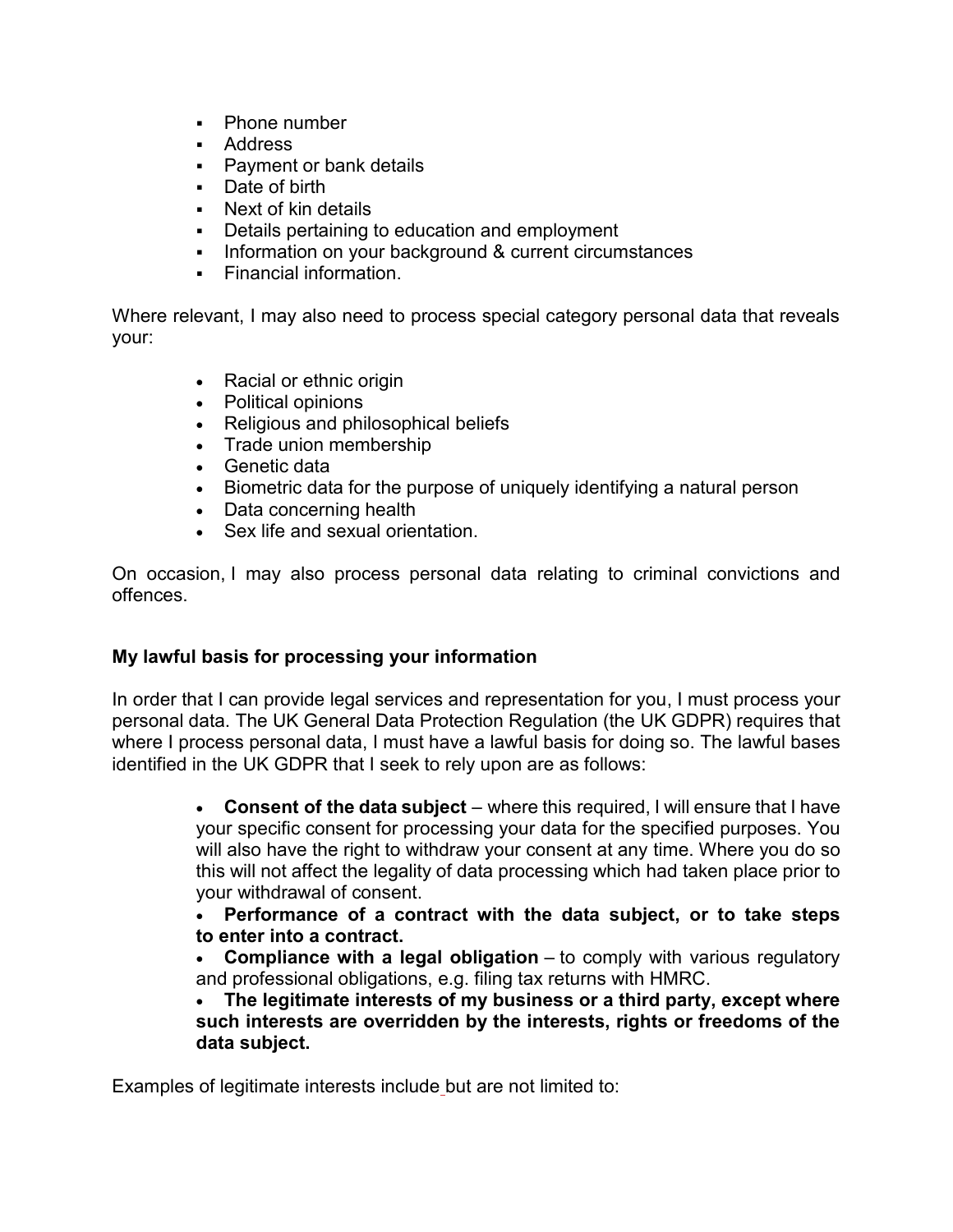- Provision of legal services and advice.
- For purposes of practice management, accounting and debt recovery;.
- For completion of professional regulatory requirements.
- Processing for direct marketing purposes, or to prevent fraud.
- Reporting threats to public security.
- Such other purposes as set out below.

## **Special category processing**

The UK GDPR specifies that where I process special category data, I must rely upon certain exemptions in order to do so lawfully. The following exemptions are applicable in my practice

- 1. I have your explicit consent to do so; or
- 2. It is necessary for the exercise or defence of legal claims or judicial acts.

## **Criminal data processing**

On occasion, I process data relating to criminal offences where it is necessary for:

- The purpose of, or in connection with, any legal proceedings;
- The purpose of obtaining legal advice; or
- The purposes of establishing, exercising or defending legal rights
- Where I have your explicit consent to do so.

## **Purposes:**

# **I use your personal information for the following purposes:**

- Provide legal advice and representation;
- Assist in training pupils and mini pupils;
- Investigate and address your concerns;
- Communicate with you about news, updates and events;
- Investigate or address legal proceedings relating to your use of my services,
- or as otherwise allowed by applicable law;
- Assist in any tendering or panel membership applications;
- Assist in any other applications for the purpose of professional development or career progression;
- Communicate legal updates and judgments to other legal professionals;
- For marketing purposes.
- For the management and administration of my practice
- To recover debt
- To manage complaints with regulators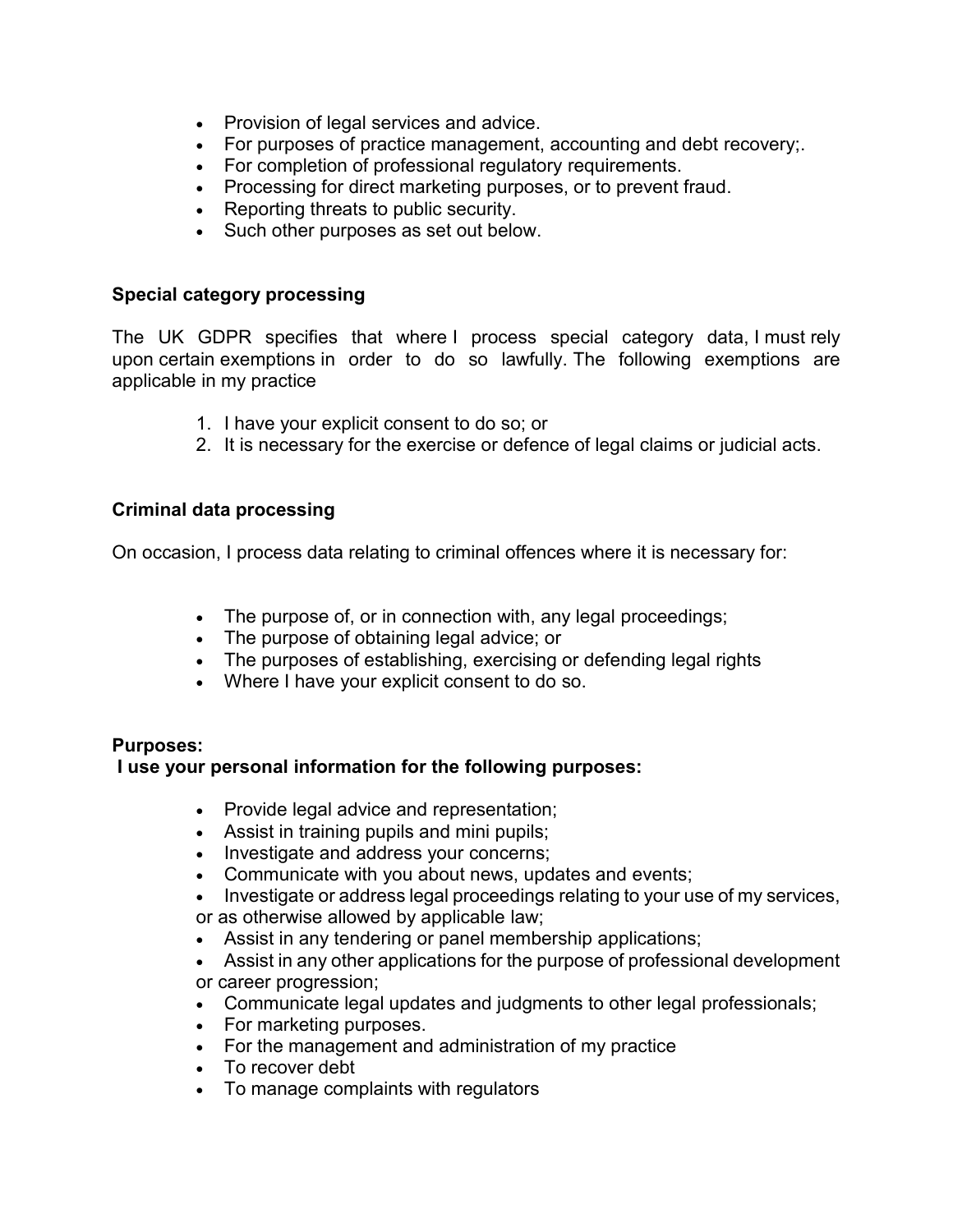- Communications with regulators
- Where relevant to conduct anti money laundering, terrorist financing or conflict of interest checks

## **In the course of processing your information to provide legal services to you, I may share your personal data with:**

- Instructing solicitors or other lawyers involved in your case;
- A pupil or mini pupil, under my training;
- Opposing counsel, for the purposes of resolving the case;
- Court Officials, including the Judiciary;
- Opposing lay clients
- My chambers' management and staff who provide administrative services for my practice;
- **Expert witnesses and other witnesses;**
- My regulator or legal advisors in the event of a dispute, complaint or other legal matter;

 Head of Chambers or complaints committee within my chambers, in the event of a complaint;

 Law enforcement officials, government authorities, or other third parties, to meet any legal obligations;

Legal directories, for the purpose of professional development;

 Any relevant panel or tendering committee, for the purpose of professional development;

- Accountants and banking officials;
- Regulators or arbitrators, where complaints or disputes arise;

 Any other party where I ask you for consent, and you consent, to the sharing.

• I may also be required to disclose your information to the Police or Intelligence services where required by law or pursuant to a court order

# **Transfers to third countries and international organisations**

I do not transfer any personal data to third countries or international organisations.

**I retain your personal data** while you remain a client unless you ask me to delete it. My Retention and Disposal Policy (copy available on request) details how long I hold data for and how I dispose of it when it no longer needs to be held. I will delete or anonymise your information at your request unless:

There is an unresolved issue, such as a claim or dispute;